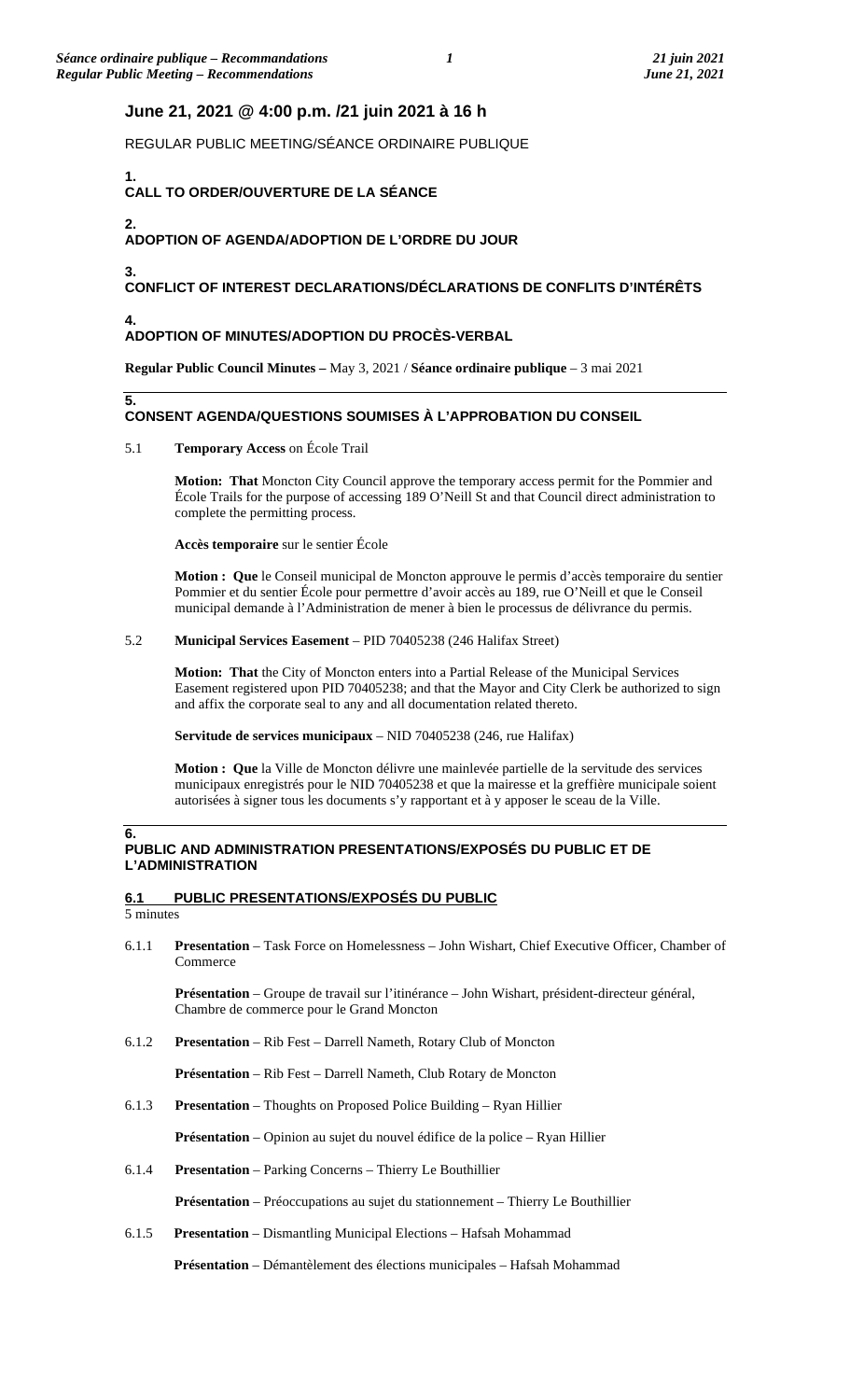#### **Other Presentation/Autres présentations**  2 minutes

## **6.2 ADMINISTRATION PRESENTATIONS/EXPOSÉS DE L'ADMINISTRATION**  15 minutes

6.2.1 **Presentation** – 2021 Summer Events Programming

**Présentation** – Programmation estivale 2021

6.2.2 **Update** – COVID-19 (Coronavirus) – Marc Landry, City Manager; Conrad Landry, Fire Chief

**Mise à jour** – COVID-19 (Coronavirus) – Marc Landry, directeur municipal et Conrad Landry, chef des pompiers

6.2.3 **Update** – RCMP

**Mise à jour** – GRC

### **7. PLANNING MATTERS/ QUESTIONS D'URBANISME**

## 7.1 **New Rezoning application** – 461 Ryan

**Motion: That** Moncton City Council proceed with the Zoning By-law amendment being By-law Z-220.9 and:

- 1) That Council give 1st reading to Zoning By-law amendment By-law Z-220.9;
- 2) That a public hearing be set for July 19, 2021; and
- 3) That By-law Z-220.9 be referred to the Planning Advisory Committee for its written views; and

The rezoning, if approved, should be subject to a resolution with conditions including but not limited to:

- 1) That the existing stand of trees in the north western corner of the lot be retained and maintained as a landscaped amenity space and that no trees are to be removed other than for management purposes;
- 2) That notwithstanding section 129(5) of Zoning By-law Z-220 the distance between the jogs and recesses are permitted to be increased as per the plans attached as Schedule B;
- 3) That this rezoning approval shall expire within forty-eight (48) months of it coming into effect unless a development and development permit is obtained;
- 4) That all uses of land pursuant to this agreement shall conform with the provisions of the City of Moncton Zoning By-law, as amended from time to time, except as otherwise provided herein;
- 5) That nothing contained herein shall prohibit or in any way limit the Developer's right to apply for a variance pursuant to the provisions of the Community Planning Act;
- 6) The development shall be carried out in substantial conformance with the plans and drawings submitted as Schedule B;
- 7) That this conditional rezoning replaces the previous conditional rezoning agreement registered on June 30, 2017 as number 37139079; and
- 8) That the \$1,000 security deposit and by-law registry fees, be paid prior to registration

**Nouvelle demande de rezonage** – 461, rue Ryan

**Motion : Que** le Conseil municipal de Moncton aille de l'avant avec le processus de modification de l'Arrêté de zonage, soit l'Arrêté Z-220.9 et :

- 1) Que le Conseil municipal procède à la première lecture de la modification de l'Arrêté de zonage Z-220.9;
- 2) Que la date de l'audience publique soit fixée au 19 juillet 2021;
- 3) Que l'Arrêté Z-220.9 soit renvoyé au Comité consultatif d'urbanisme afin d'obtenir par écrit ses avis.

Le rezonage, s'il est approuvé, doit faire l'objet d'une entente conditionnelle sur le zonage, qui comprend, entre autres, les conditions suivantes :

- 1) Que le peuplement d'arbres existant dans le coin nord-ouest du lot soit préservé et maintenu comme espace d'agrément paysagé et qu'il soit interdit d'abattre des arbres, sauf pour les besoins de la gestion;
- 2) Que sans égard à l'article 129(5) de l'Arrêté de zonage Z-220, la distance comprise entre les saillies et les retraits peut être augmentée conformément aux plans reproduits dans l'annexe B;
- 3) Que l'approbation du rezonage arrive à expiration dans les 48 mois de la date à laquelle elle entre en vigueur, sauf si un permis d'aménagement est délivré.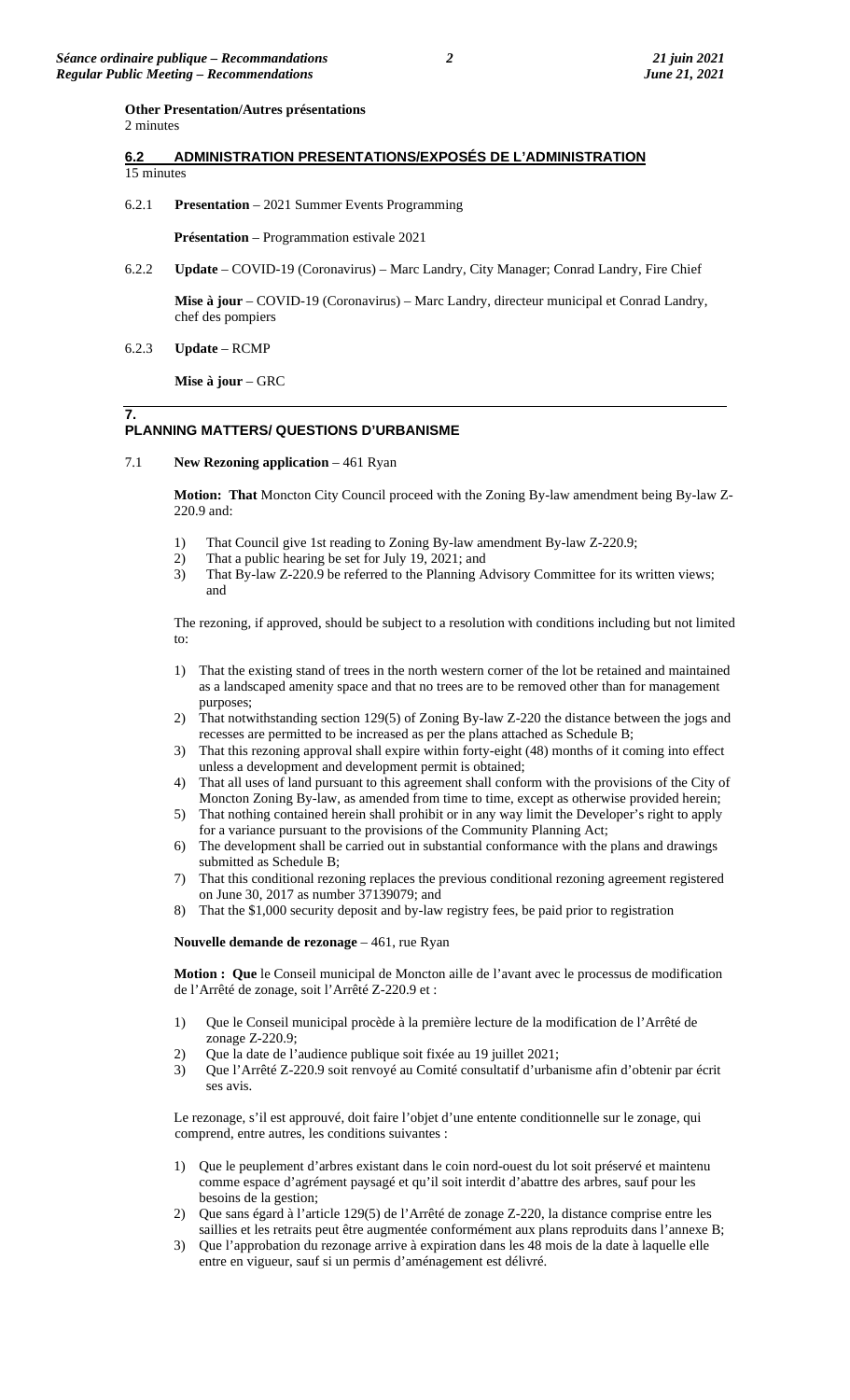- 4) Que tous les aménagements conformes à cette convention respectent les dispositions de l'Arrêté de zonage de la Ville de Moncton dans sa version modifiée périodiquement, sauf selon les modalités prévues dans la présente;
- 5) Que nulle disposition reproduite dans la présente n'interdise ou ne limite, d'une manière ou d'une autre, le droit du promoteur de demander une dérogation conformément aux dispositions de la *Loi sur l'urbanisme*;
- 6) Que les travaux d'aménagement se déroulent en respectant essentiellement les plans et les dessins reproduits dans l'annexe B;
- 7) Que ce rezonage conditionnel remplace la précédente entente de rezonage conditionnel enregistrée le 30 juin 2017 sous le numéro 37139079;
- 8) Que le dépôt de garantie de 1 000 \$ et les droits relatifs au registre des arrêtés soient acquittés avant l'enregistrement.
- 7.2 **New Rezoning and Municipal Plan Amendment –** PID 70463880 and a portion of PID 70463898 at the corner of Bulman Drive and Mountain Road

Motion : That Moncton City Council proceed with the Municipal Plan amendment being By-law Z-113.30 and the Zoning By-law amendment being By-law Z-220.6 and:

- 1) That Council give 1st reading to the Municipal Plan amendment By-law Z-113.30 and Zoning By-law amendment By-law Z-220.6;
- 2) That a public presentation for the plan amendment be set for July 5, 2021;
- 3) That a tentative public hearing be set for August 16, 2021; and 4) That By-laws Z-113.30 and Z-220.9 be referred to the Planning
- That By-laws Z-113.30 and Z-220.9 be referred to the Planning Advisory Committee for its written views; and

The rezoning, if approved, should be subject to conditions including but not limited to:

- 1) That the two properties be reconfigured and re-subdivided to create two building lots as per the attached plans prior to the issuance of a building and development permit on either property
- 2) That a reciprocal right-of-way be registered to both properties prior to the issuance of a Building and Development permit
- 3) That notwithstanding section 34(2) of the Zoning By-law, the outdoor garbage storage is permitted to be located in the required rear yard
- 4) That notwithstanding section  $42(1)(e)$  and  $63(1)$  & (2) of the Zoning By-law, parking is permitted in the required rear yard abutting the residential zone at the back
- 5) That this rezoning approval shall expire within forty-eight (48) months of it coming into effect unless a building and development permit is obtained;
- 6) That all uses of land pursuant to this agreement shall conform with the provisions of the City of Moncton Zoning By-law, as amended from time to time, except as otherwise provided herein;
- 7) That nothing contained herein shall prohibit or in any way limit the Developer's right to apply for a variance pursuant to the provisions of the Community Planning Act;
- 8) The development shall be carried out in substantial conformance with the plans and drawings submitted as Schedule B; and
- 9) That the \$1,000 security deposit and by-law registry fees, be paid prior to registration

**Nouvelle demande de rezonage et modification du Plan municipal –** NID 70463880 et une partie du NID 70463898 à l'angle de la promenade Bulman et du chemin Mountain

**Motion : Que** le Conseil municipal de Moncton aille de l'avant avec le processus de modification du Plan municipal, soit l'Arrêté Z-113.30, et de modification de l'Arrêté de zonage, soit l'Arrêté Z-220.6 et :

- 1) Que le Conseil municipal procède à la première lecture de la modification de l'Arrêté Z-113.30 et de la modification de l'Arrêté de zonage Z-220.6;
- 2) Que la date de la présentation publique de la modification du Plan municipal soit fixée au 5 juillet 2021;
- 3) Que la date provisoire de l'audience publique soit fixée au 16 août 2021;
- 4) Que les Arrêtés Z-113.30 et Z-220.9 soient renvoyés au Comité consultatif d'urbanisme afin d'obtenir par écrit ses avis.

Le rezonage, s'il est approuvé, doit être soumis aux conditions suivantes, entre autres :

- 1) Les deux propriétés doivent être reconfigurées et reloties afin de créer deux lots à bâtir conformément aux plans annexés avant de délivrer le permis de construction et d'aménagement pour l'une ou l'autre des deux propriétés;
- 2) Une convention de droit de passage réciproque doit être enregistrée pour les deux propriétés avant de délivrer le permis de construction et d'aménagement;
- 3) Sans égard à l'article 34(2) de l'Arrêté de zonage, l'aménagement de l'aire d'entreposage des ordures extérieure est autorisé dans la cour arrière;
- 4) Sans égard à l'article 42(1)(e) et aux alinéas (1) et (2) de l'article 63 de l'Arrêté de zonage, le stationnement est autorisé dans la cour arrière attenante à la zone résidentielle à l'arrière;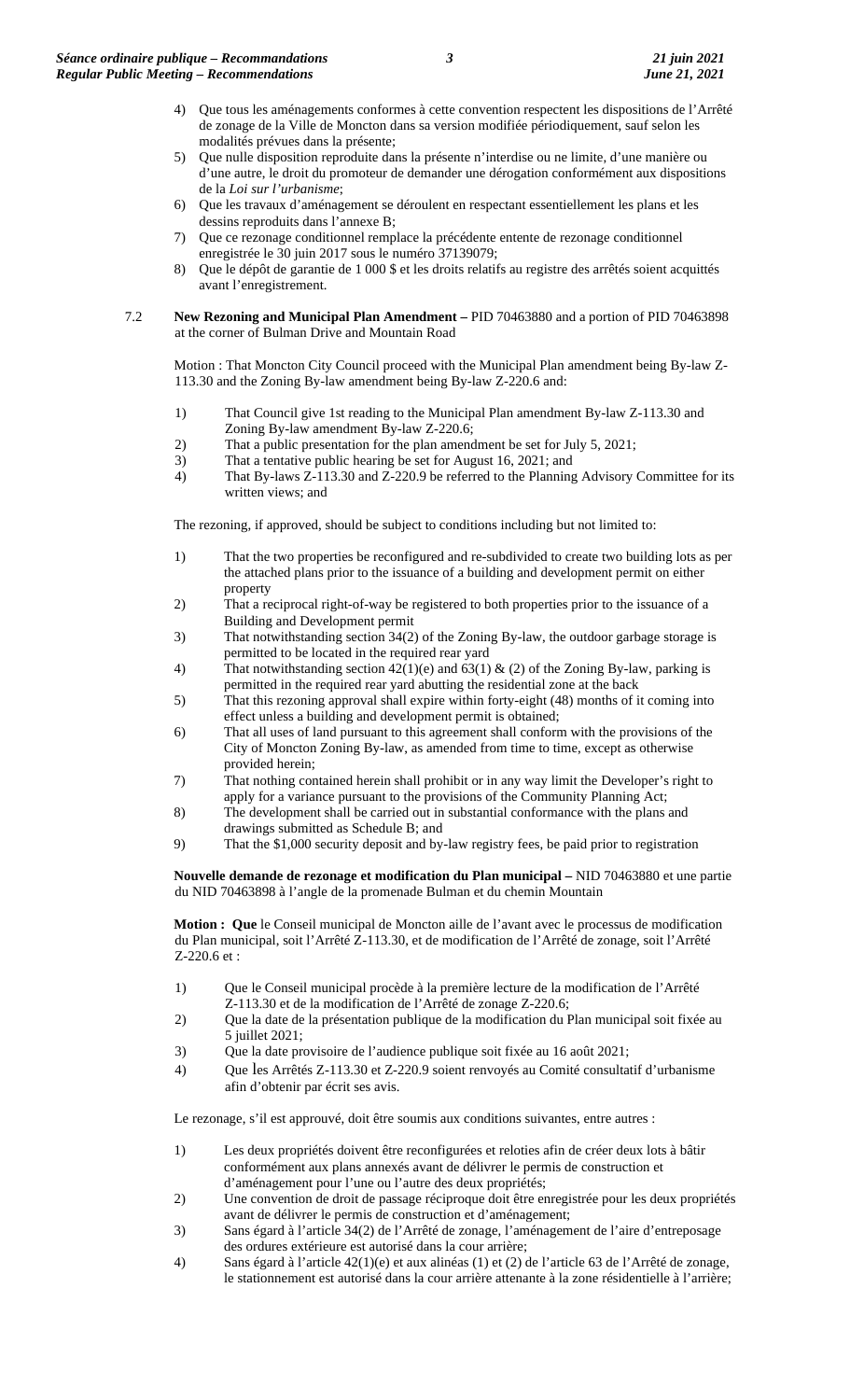- 5) Cette approbation du rezonage arrive à expiration dans les 48 mois de la date à laquelle elle entre en vigueur, sauf si un permis de construction et d'aménagement est délivré;
- 6) Tous les aménagements conformes à cette convention doivent respecter les dispositions de l'Arrêté de zonage de la Ville de Moncton, dans sa version modifiée périodiquement, sauf indication contraire dans la présente;
- 7) Nulle disposition de la présente n'interdit ou ne limite, d'une manière ou d'une autre, le droit du promoteur de demander une dérogation conformément aux dispositions de la *Loi sur l'urbanisme*;
- 8) Les travaux d'aménagement doivent se dérouler en respectant essentiellement les plans et les dessins déposés dans l'annexe B;
- 9) Le dépôt de garantie de 1 000 \$ et les droits relatifs au registre des arrêtés doivent être acquittés avant l'enregistrement.

# 7.3 **Amending** Unit 20, Grove Hamlet Subdivision

**Motion : That** Moncton City Council:

Assent to the location of a portion of chemin Ripplewood Road (North), a portion of rue Melba Street and cour Le Guerne Court as public streets

Subject to the following conditions:

Streets and Services to be designed and acceptable to the City Engineer and constructed in accordance with the Subdivision Development, Procedures, Standards and Guidelines.

**Modification** – Unité 20 **–** Lotissement Grove Hamlet

**Motion : Que** le Conseil municipal de Moncton :

approuve l'emplacement de la portion nord du chemin Ripplewood, de la portion de la rue Melba et de la cour Le Guerne comme voies publiques.

Sous réserve des conditions suivantes :

- Que les rues et les services soient conçus à la satisfaction de l'ingénieur de la Ville et soient contruits conformément aux procédures, aux normes et aux directives sur l'aménagement des lotissements.
- 7.4 **Amending** Alfred D Trites Subdivison, Laforge Street

**Motion : That** Council:

- Authorize the City of Moncton to enter into a Subdivision Agreement with the owner for the design and construction of Municipal Services (water & sewer) in Laforge Street; and
- Require Cash in Lieu of Land for Public Purposes in the amount of \$4,800.00 for the Amending Alfred D. Trites Subdivision.

**Modification** – Lotissement Alfred D. Trites – Rue Laforge

**Motion : Que** le Conseil municipal :

- autorise la Ville de Moncton à signer une entente de lotissement avec le propriétaire pour la conception et la construction des services municipaux (eau et égout) sur la rue Laforge;
- exige une compensation financière de 4 800 \$ en contrepartie du terrain d'utilité publique pour la modification du lotissement Alfred D. Trites.
- 7.5 **Humphrey's Brook Neighbourhood** Plan East Development Charge By-law

**Motion : That** Moncton City Council proceed with proposed amending By-law 1519.1 by:

- (1) Giving first reading of the By-law;
- (2) Requesting the views of the Planning Advisory Committee; and
- (3) Setting a public hearing for July 19, 2021.

**Plan du quartier du ruisseau Humphreys** – Secteur est – Redevances d'aménagement

**Motion : Que** le Conseil municipal de Moncton aille de l'avant avec le processus de modification proposée de l'Arrêté 1519.1 :

- (1) en procédant à la première lecture de l'Arrêté;
- (2) en demandant les avis du Comité consultatif d'urbanisme;
- (3) en fixant au 19 juillet 2021 la date de l'audience publique.

**8.**

# **STATEMENTS BY MEMBERS OF COUNCIL/EXPOSÉS DES MEMBRES DU CONSEIL**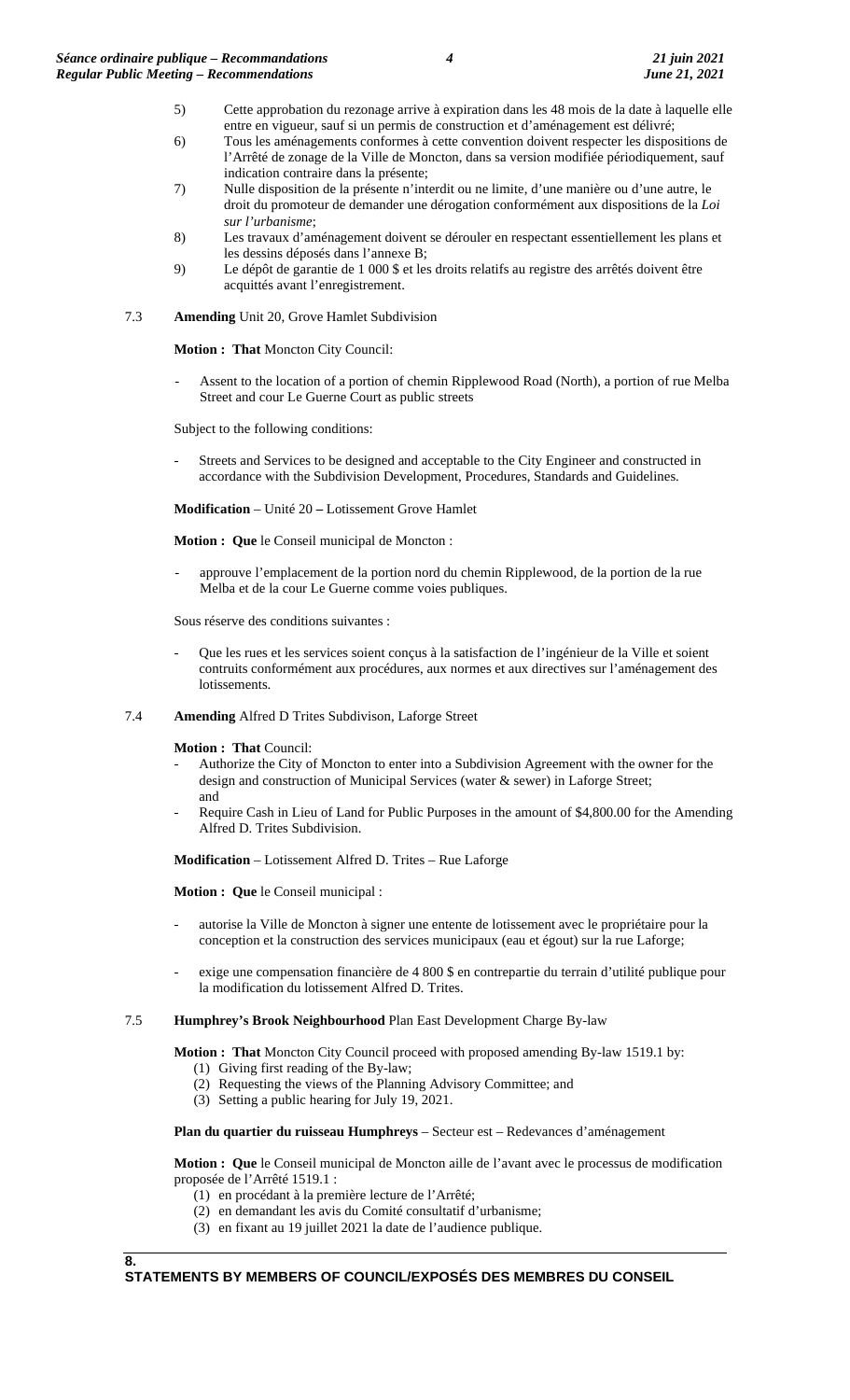### **9. REPORTS AND RECOMMENDATIONS FROM COMMITTEES AND PRIVATE MEETINGS/RAPPORTS ET RECOMMANDATIONS DES COMITÉS ET RÉUNIONS À HUIS CLOS**

9.1 **Recommendation(s)** – Private Session – June 14, 2021

**Recommandation(s)** – Session à huis clos – 14 juin 2021

### **10.**

## **REPORTS FROM ADMINISTRATION/RAPPORTS DE L'ADMINISTRATION**

10.1 **City of Moncton Submissions** – Local Governance Reform – Richard Dunn, Acting Intergovernmental Affairs Officer

**Motion: That** Moncton City Council approve the City's Submission on Local Governance Reform to be sent to the Government of New Brunswick.

**Soumissions de la Ville de Moncton** – Réforme de la gouvernance locale – Richard Dunn – Agent par intérim des affaires intergouvernementales

**Motion : Que** le Conseil municipal de Moncton approuve le mémoire de la Ville sur la réforme de la gouvernance locale à soumettre au gouvernement du Nouveau-Brunswick.

### 10.2 **City Contract W21D 05AJ** – Street Microsurfacing

**Motion: That** City Contract No. W21D 05AJ, Street Microsurfacing, be awarded to Industrial Cold Milling, a division of Miller Paving Limited in the amount of \$298,160.50 including HST (\$270,382.31 net HST), and that the budget for the project be set at \$300,000 including net HST, engineering and contingency.

It is also recommended that a contract be drafted, and that the Mayor and City Clerk be authorized to sign said contract and affix the Corporate Seal of the City of Moncton.

**Contrat municipal W21D 05AJ** – Microsurfaçage des rues

**Motion : Que** le contrat municipal W21D 05AJ (Microsurfaçage des rues) soit attribué à Industrial Cold Milling, division de Miller Paving Limited, pour la somme de 298 160,50 \$, dont la TVH (270 382,31 \$ sans la TVH) et que le budget du projet soit fixé à 300 000 \$, en tenant compte de la TVH nette, des frais d'ingénierie et de la provision pour éventualités.

Il est également recommandé de rédiger un contrat et que la mairesse et la greffière municipale soient autorisées à signer ledit contrat et à y apposer le sceau de la Ville de Moncton.

## 10.3 **Request for Proposal RFP21-044** – Professional Engineering Services – Street Reconstruction No. 6

**Motion: That** Moncton City Council approve Administration's recommendation to award Request for Proposal #RFP21-044 – Professional Engineering Services – Street Reconstruction No. 6 to the Proponent having received the highest total score, being EXP Services Inc. for the Total Tendered Price of \$296,044.50 including H.S.T. @15% and Estimated Disbursements.

It is also recommended that a Professional Engineering Services agreement which includes all project phases be drafted, and the Mayor and City Clerk be authorized to sign said agreement and affix the Corporate Seal of the City of Moncton thereto.

**Demande de propositions RFP21-044** – Services professionnels d'ingénierie – Reconstruction de rues nº 6

**Motion : Que** le Conseil municipal de Moncton approuve la recommandation de l'Administration d'attribuer le contrat de la Demande de propositions RFP21-044 (Services professionnels d'ingénierie – Reconstruction de rues n° 6) au proposant le mieux coté, soit EXP Services Inc., en contrepartie du prix total proposé de 296 044,50 \$, dont la TVH de 15 % et les débours estimatifs.

Il est également recommandé de rédiger un accord de services professionnels d'ingénierie et que la mairesse et la greffière municipale soient autorisées à signer ledit accord et à y apposer le sceau de la Ville de Moncton.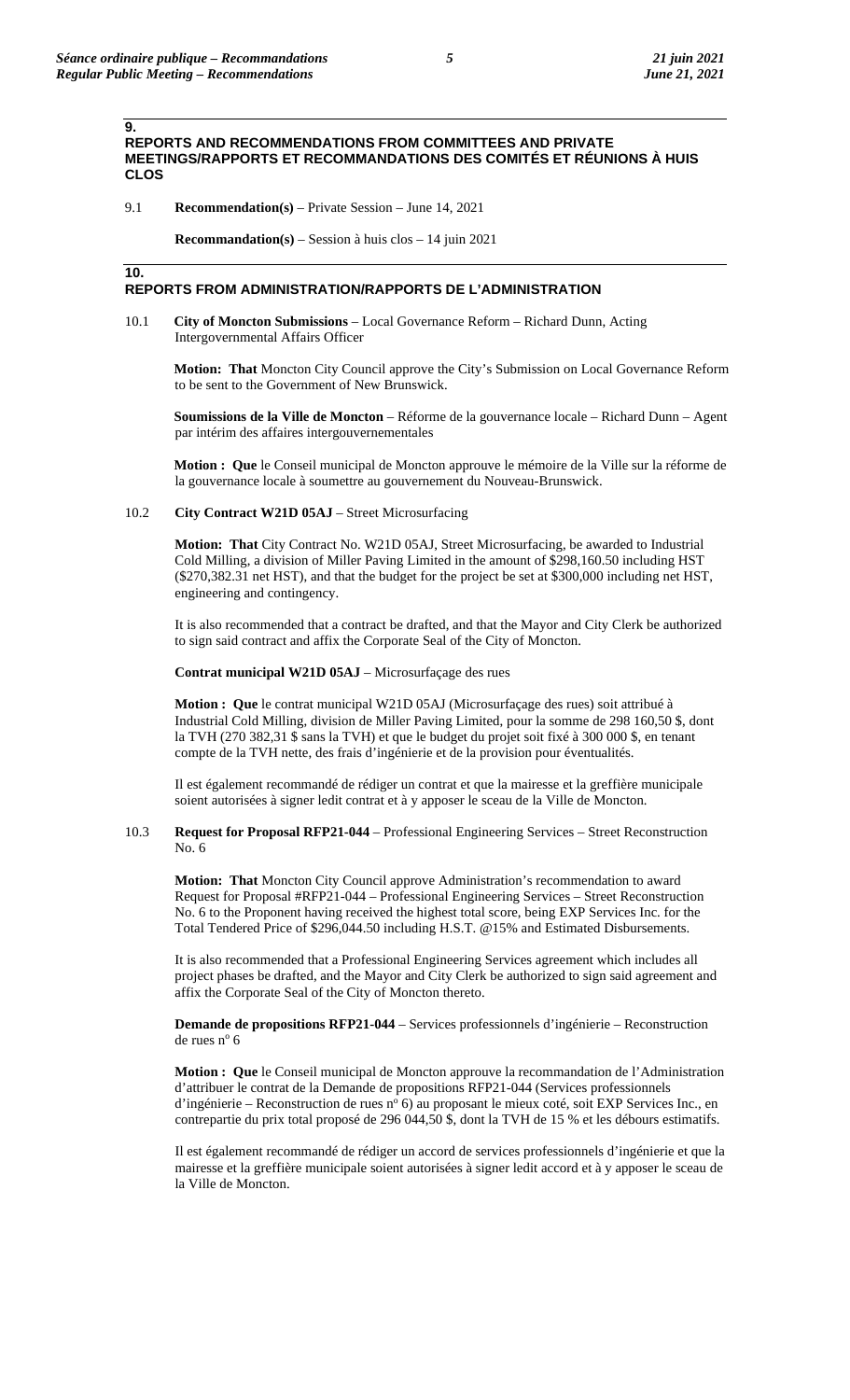10.4 **Termination of Sublease** with Food Depot Alimentaire Inc. & Execution of Sublease with the Peter McKee Community Centre Inc. – PID 70599600 (475 St. George Street)

### **Motion :**

- 1. Subject to Administration obtaining the Department of National Defence's written consent to sublease the Lease entered into on November 18, 2015, between the City of Moncton and the Minister of National Defence for the property located at 475 St. George Street, in the City of Moncton, also referred to as Service New Brunswick Parcel Identification Number ("PID") 70599600, THAT:
	- i. the City of Moncton enters into a Lease Termination Agreement with the Food Depot Alimentaire Inc. for the sublease of the PID 70599600, entered into between the City of Moncton and Food Depot Alimentaire Inc. on December 31, 2015; and that the Mayor and City Clerk be authorized to execute all documents related thereto.
	- ii. the City of Moncton enters into a sublease with the Peter McKee Community Center Inc. for the PID 70599600; and that the Mayor and City Clerk be authorized to execute all documents related thereto.

**Résiliation du contrat de sous-location** avec Food Depot Alimentaire Inc. et signature du contrat de sous-location avec le Centre communautaire Peter McKee Inc. – NID 70599600 (475, rue St. George)

### **Motion :**

- 1. À la condition que l'Administration obtienne par écrit le consentement du ministère de la Défense nationale de sous-louer les locaux dans le cadre du bail conclu le 18 novembre 2015 entre la Ville de Moncton et le ministre de la Défense nationale pour l'immeuble situé au 475, rue St. George, dans la Ville de Moncton, aussi désigné par la parcelle portant le NID 70599600 de Service Nouveau-Brunswick, QUE :
	- i. la Ville de Moncton conclue, avec Food Depot Alimentaire Inc. pour la sous-location du NID 70599600, un accord de résiliation du bail conclu entre la Ville de Moncton et Food Depot Alimentaire Inc. le 31 décembre 2015; et que la mairesse et la greffière municipale soient autorisées à signer tous les documents s'y rapportant;
	- ii. la Ville de Moncton conclue un contrat de sous-location avec le Centre communautaire Peter McKee Inc. pour le NID 70599600; et que la mairesse et la greffière municipale soient autorisées à signer tous les documents s'y rapportant.
- 10.5 **Proposed** Fire Protection By-Law H-621 (to repeal and replace of By-Law H-602)

**Motion: That** Moncton City Council give first reading to the proposed By-Law # H-621 A By-Law Relating to Fire Protection in the City of Moncton, to enable the City of Moncton to update its fire protection By-Law to meet the Local Governance Act, S.N.B., 2017, c. 18, to prohibit fire pits during a provincial ban on open burning in the region and to implement a permitting process for the use and operation of fire pits.

**Proposition –** Arrêté H-621 sur la protection contre les incendies (pour abroger et remplacer l'Arrêté H-602)

**Motion : Que** le Conseil municipal de Moncton adopte en première lecture l'Arrêté H-621 proposé (Arrêté concernant la protection contre les incendies dans la Ville de Moncton) pour permettre à la Ville de mettre à jour l'Arrêté municipal sur la protection contre les incendies afin de respecter la *Loi sur la gouvernance locale*, LN-B 2017, chap. 18, d'interdire les feux de foyer pendant l'interdiction provinciale imposée pour les feux à ciel ouvert dans la région et de mettre en œuvre un processus de délivrance de permis pour les feux de cour arrière.

# **11. READING OF BY-LAWS/LECTURE D'ARRÊTÉS MUNICIPAUX**

11.1 **A By-Law** in Amendment of the City of Moncton Zoning By-Law, being By-Law Z-220.9 – 461 Ryan Street – *First Reading (subject to approval of item 7.1)*

**Arrêté** portant modification de l'arrêté de zonage de la Ville de Moncton, soit l'Arrêté Z-220.9 – 461, rue Ryan – *Première lecture (Sous réserve de l'approbation du point 7.1)*

11.2 **A By-Law** in Amendment of a By-Law Relating to the Adoption of the City of Moncton Municipal Plan, being By-Law Z-113.30 – Bulman/Mountain – *First Reading (subject to approval of item 7.2)*

**Arrêté** portant modification de l'Arrêté concernant l'adoption du Plan municipal de la Ville de Moncton, soit l'Arrêté Z-113.30 – Bulman/Mountain – *Première lecture (Sous réserve de l'approbation du point 7.2)*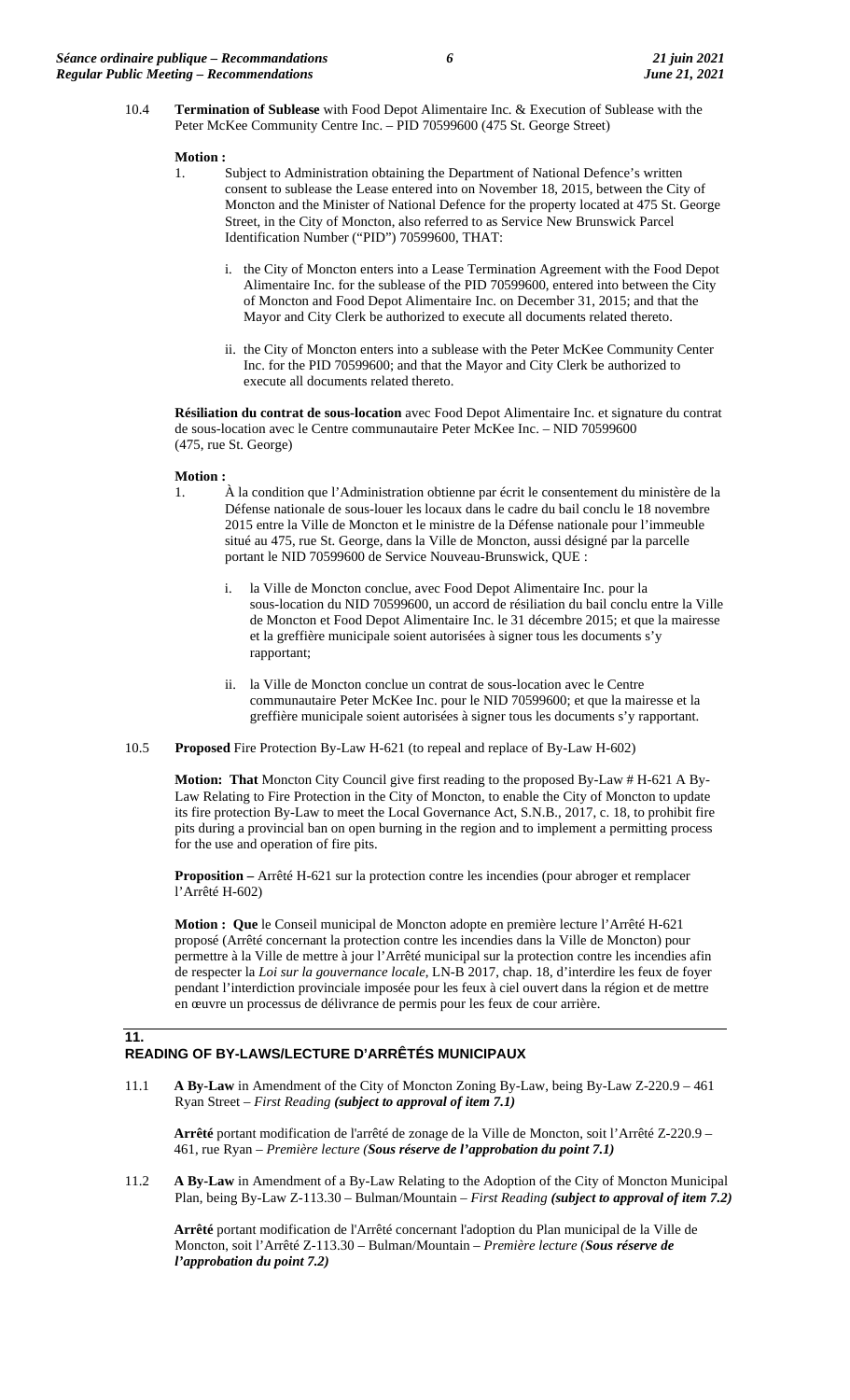11.3 **A By-Law** in Amendment of the City of Moncton Zoning By-Law, being By-Law Z-220.6 – Bulman/Mountain – *First Reading (subject to approval of item 7.2)*

**Arrêté** portant modification de l'Arrêté de zonage de la Ville de Moncton, soit l'Arrêté Z-220.6 – Bulman/Mountain – *Première lecture (Sous réserve de l'approbation du point 7.2)*

11.4 **A By-Law** in Amendment of the City of Moncton Development Charge By-Law, being By-Law Z-1519.1 – *First Reading (subject to approval of item 7.5)*

**Arrêté** portant modification de l'Arrêté sur la redevance d'aménagement de la Ville de Moncton, soit l'arrêté Z-1519.1 *– Première lecture (Sous réserve de l'approbation du point 7.5)*

11.5 **A By-Law** Relating to Fire Protection in The City of Moncton, being by-law H-621 – *First Reading (subject to approval of item 10.5)*

**Arrêté** concernant la protection contre les incendies dans la ville de Moncton, soit l'arrêté H-621 – *Première lecture (Sous réserve de l'approbation du point 10.5)*

### **12. NOTICES MOTIONS AND RESOLUTIONS/AVIS DE MOTIONS ET RÉSOLUTIONS**

12.1 **Notice of Motion** – Public Safety – Councillor Daniel Bourgeois

# NOTICE OF MOTION ON PUBLIC SAFETY

WHEREAS public safety – the protection of life and property – is the most important public service provided by the City of Moncton and the only compulsory service required of municipalities;

WHEREAS the City of Moncton's crime index has increased significantly over the past two years, even if most observers admit that the data should be higher because many infractions are not reported;

WHEREAS most of the incidents committed are of such a minor nature that the RCMP at the service of the City of Moncton does not have sufficient resources to resolve the incidents expeditiously and effectively;

WHEREAS the 8 Community Police Officers hired recently by the City of Moncton do not have the proper authority to prevent and resolve criminal incidents as expeditiously and effectively as they should be;

WHEREAS many citizens throughout the City have been victimized by the increase in minor infractions and have expressed a need for an immediate resolution;

AND WHEREAS public safety, notably the crime increase, was the most important issue identified by the Chamber of Commerce and the majority of citizens and candidates during the 2021 municipal elections;

BE IT THEREFORE RESOLVED that Council appoint a Liaison Councillor on public safety with a mandate to (a) consult key public safety and social inclusion organisations in the City to establish the most effective actions required to reduce criminal incidents expeditiously and effectively, and (b) submit a report to Council no later than July 31, 2021, proposing the immediate and long-term actions the City should take.

Moved by: Councillor Bourgeois Seconded by: Councillor Butler

**Avis de motion** – Sécurité publique – Daniel Bourgeois, conseiller

## AVIS – RÉSOLUTION SUR LA SÉCURITÉ PUBLIQUE

ATTENDU QUE la sécurité publique – la protection de la vie et des biens – est le plus important service public fourni par la Ville de Moncton et le seul service imposé aux municipalités;

ATTENDU QUE l'index des infractions criminelles dans la Ville de Moncton a augmenté au cours des deux dernières années de façon significative, malgré le fait que la plupart des observateurs sont d'avis que les données sont en réalité plus élevées parce que de nombreuses infractions ne sont pas reportées;

ATTENDU QUE la plupart des crimes commis sont de nature si mineure que la GRC au service de la Ville de Moncton n'a pas assez de ressources pour les résoudre de manière rapide et efficace;